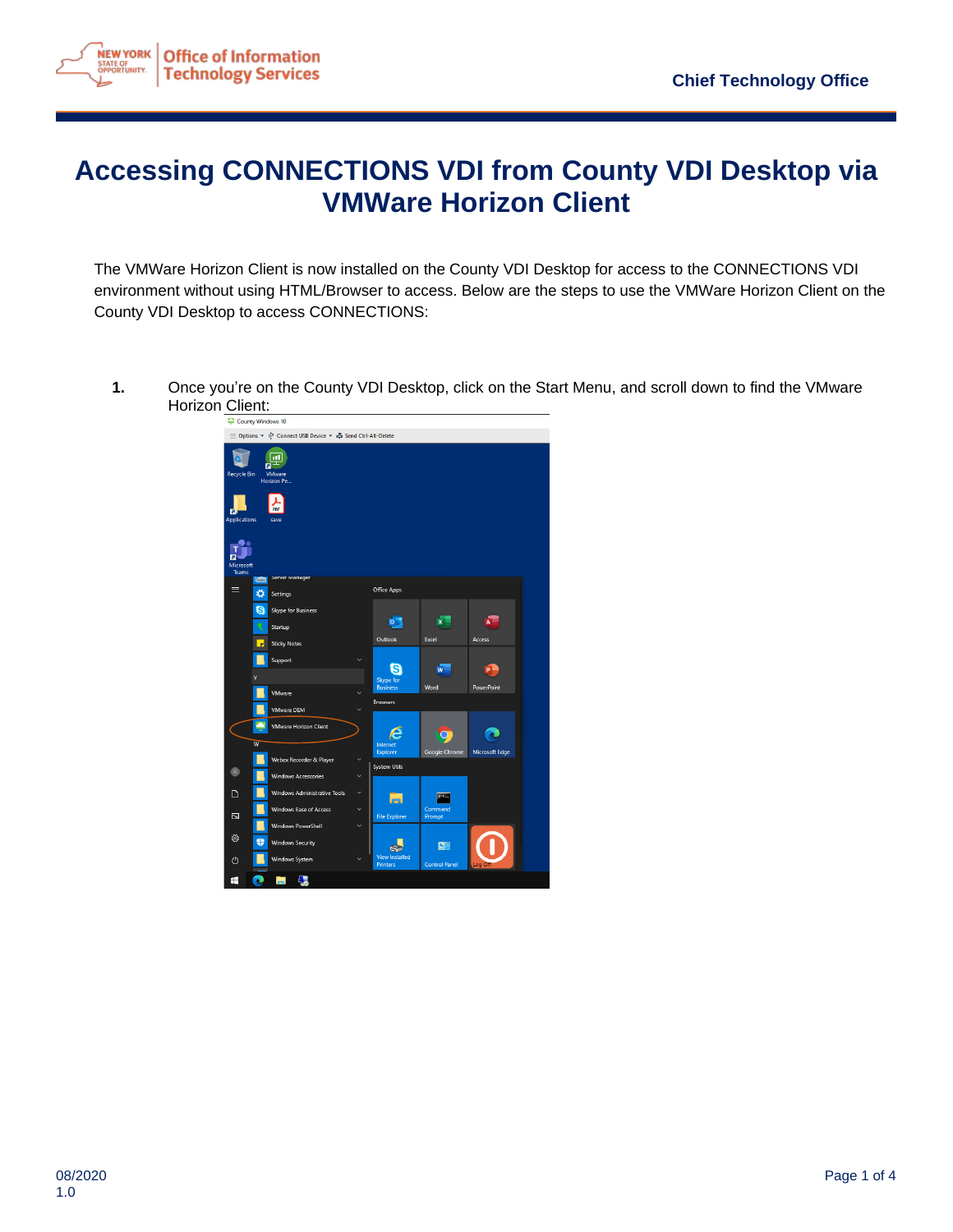

**NOTE: There is a way to create a shortcut on your VDI desktop so that you do not need to go into the start menu every time you need to access it. Here are some steps to create that shortcut.**

A. Right click the VMWare Horizon Client icon in your Start menu, hover over more, and select "Open File Location:



B. In the folder that opens up, Right Click VMWare Horizon Client, hover over "Send To", and choose "Desktop (create shortcut)"

| Open<br>Size<br>Name<br>Open file location<br>第27 Citrix Receiver<br>2KB<br>lut<br>Run as administrator<br><b>Command Prompt</b><br>$2$ KB<br>lut<br>÷<br>Troubleshoot compatibility<br>Control Panel<br>1 <sub>KB</sub><br>lut<br>À<br>Pin to Start<br><b>S</b> Excel<br>3 KB<br>lut<br>$\mathcal{L}$<br>$7 - Zip$<br><b>File Explorer</b><br>$1 K$ B<br>lut<br>À<br>FormatHub<br>CRC SHA<br>3 KB<br>lut<br><b>SP</b> Google Chrome<br>3 KB<br>Edit with Notepad++<br>M<br>lut<br>Internet Explorer<br>2 KB<br>Pin to taskbar<br>lut |  |
|---------------------------------------------------------------------------------------------------------------------------------------------------------------------------------------------------------------------------------------------------------------------------------------------------------------------------------------------------------------------------------------------------------------------------------------------------------------------------------------------------------------------------------------|--|
|                                                                                                                                                                                                                                                                                                                                                                                                                                                                                                                                       |  |
|                                                                                                                                                                                                                                                                                                                                                                                                                                                                                                                                       |  |
|                                                                                                                                                                                                                                                                                                                                                                                                                                                                                                                                       |  |
| <b>D</b> Log Off<br>$2$ KB<br>lut<br>Restore previous versions<br>Microsoft Edge<br>3 KB<br>ut<br>Send to<br>$\sqrt{\frac{1}{2}}$ Notepad++<br>Bluetooth device<br>0                                                                                                                                                                                                                                                                                                                                                                  |  |
| <b>D</b> OneNote<br>Compressed (zipped) folder<br>Cut<br><b>B</b> Outlook<br>Desktop (create shortcut)<br>Copy                                                                                                                                                                                                                                                                                                                                                                                                                        |  |
| <b>B</b> PowerPoint<br>Fax recipient<br>時<br>Create shortcut<br><b>Rublisher</b><br>Mail recipient<br>œ<br>Φ<br>Delete<br>Server Manager<br>AD9863 (\\OCFS-SMB\ocfs home) (H:)                                                                                                                                                                                                                                                                                                                                                        |  |
| Φ<br>Rename<br>Settings<br>पा<br>5 NB<br>S Skype for Business<br>3 KB<br>lut<br>Properties<br>$2$ KB<br>- VMware Horizon Client<br>snortčut<br>3/20/2021 9:34 AM                                                                                                                                                                                                                                                                                                                                                                      |  |

C. You will now have the VMWare Horizon Client on your desktop to use every time you log into the VDI Desktop, rather than needing to find it in the Start menu each time.

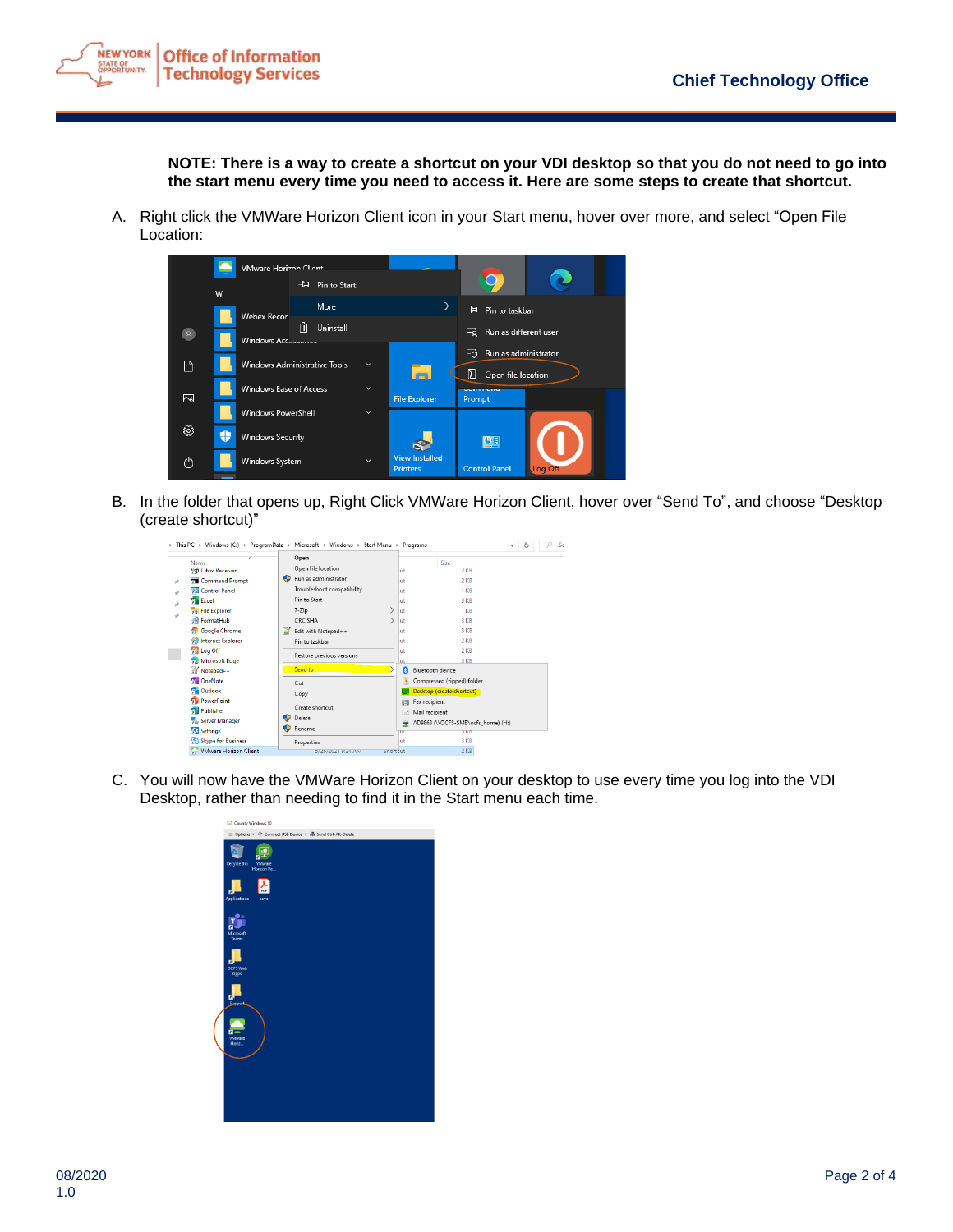

**2.** Once the VMWare Horizon Client opens, enter your SVC ID as your Username and enter the password for that account. Make sure the Domain dropdown has "SVC" selected, then select "Login".

| Login      | $\mathbf{x}$<br>--<br>⊐ |
|------------|-------------------------|
|            |                         |
| Server:    | https://remote.ny.gov   |
| User name: | ad9863                  |
| Password:  |                         |
| Domain:    | <b>SVC</b>              |
|            | Cancel<br>Login         |
|            |                         |

**3.** You will be presented with the Connections desktop icon. Double click this icon to open the desktop.